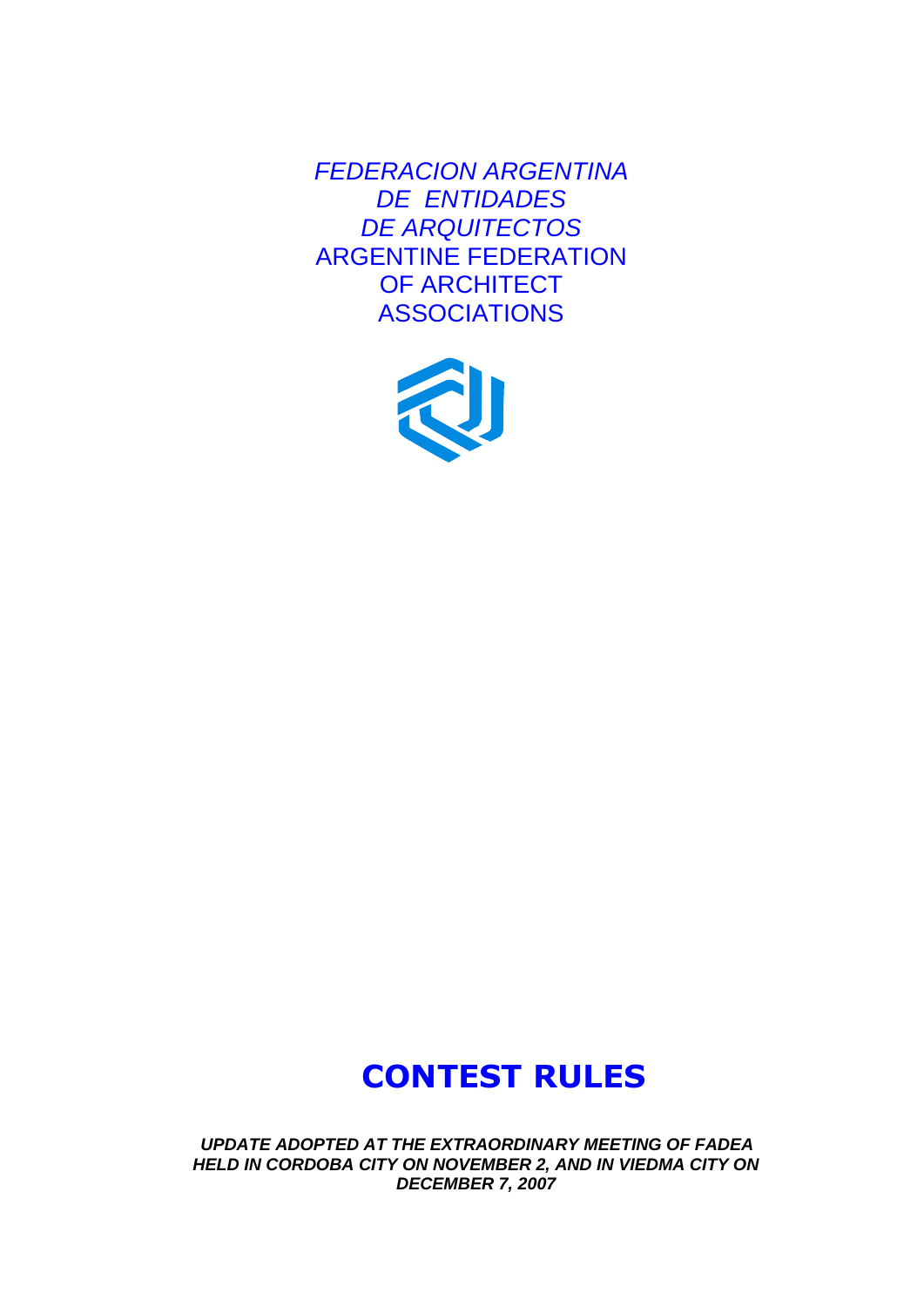#### FADEA EXECUTIVE BOARD

**PRESIDENT** Architect JORGE DANIEL RICCI

**VICE PRESIDENT** Architect EDGARDO BAGNASCO

**SECRETARY GENERAL** Architect MARCOS R. FUNES

**TREASURER** Architect JUAN JOSE BOSCARIOL

#### **MEMBERS**

Architect ADOLFO ALBANESI Architect JULIO C. BENITEZ Architect EDUARDO CRIVOS Architect CARLOS ROIZEN

GENERAL COORDINATION AND ORGANISATION

Architect ADOLFO ALBANESI Architect JUAN CESAR GIAGINTO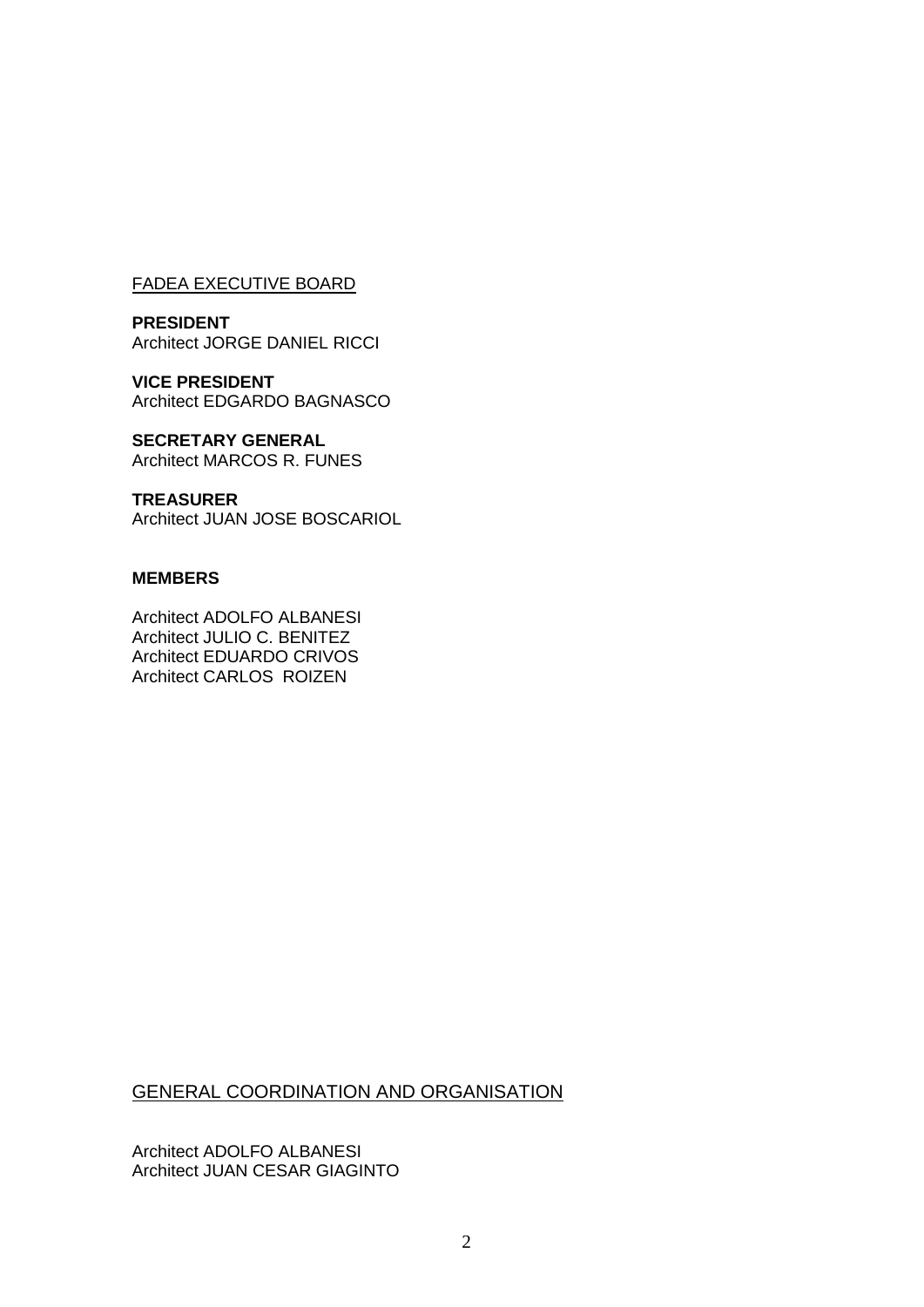## TABLE OF CONTENTS

#### **INTRODUCTION**

#### **CHAPTERS**

- I. General Rules
- II. Promoters
- III. Entities
- IV. Participants
- V. Classification of Contests
- VI. Terms and Conditions
- VII. Advisors
- VIII. Juries
- IX. Compensation
- X. Penalties
- XI. Formalities
- XII. Intellectual Property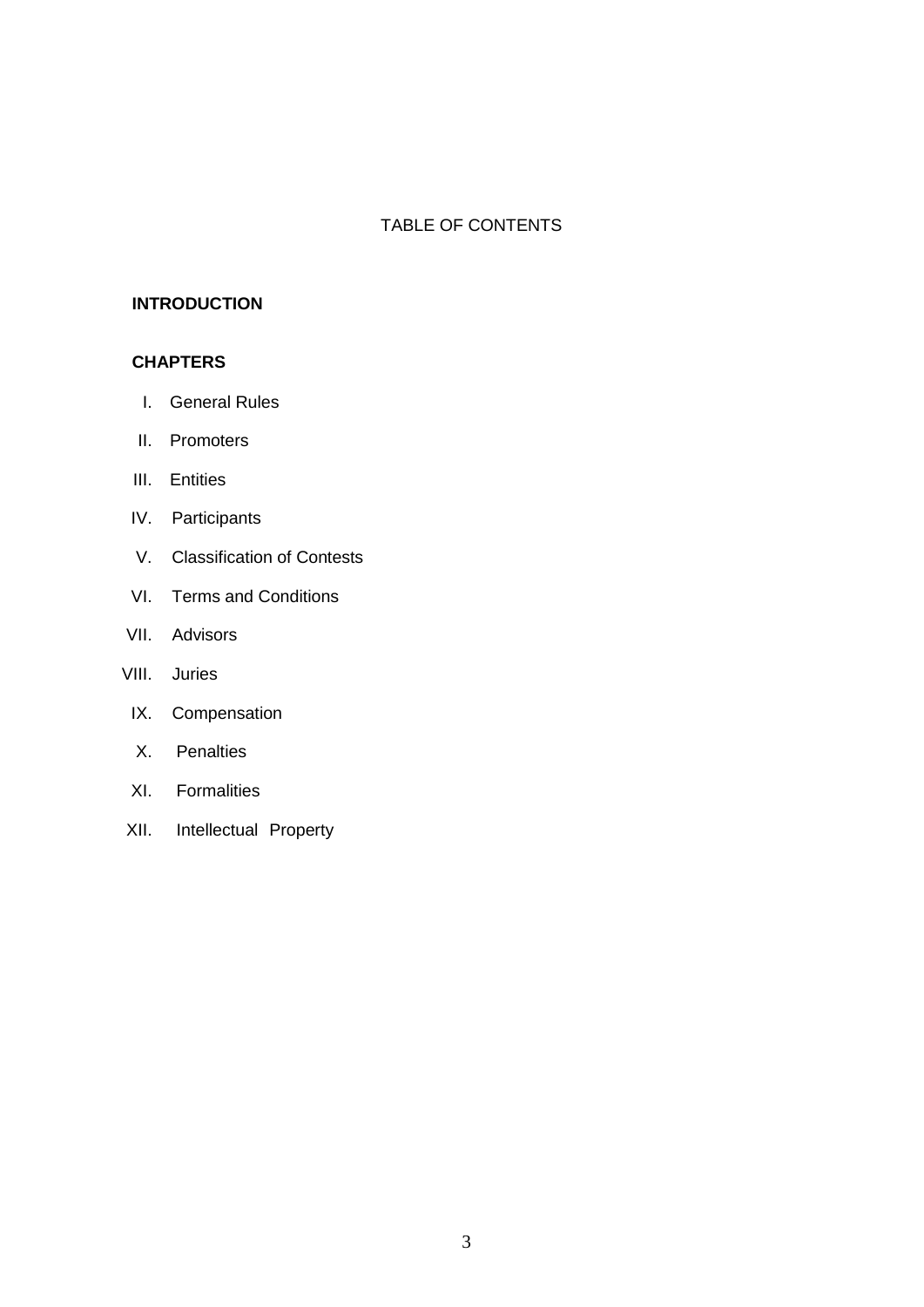# **INTRODUCTION**

The Argentine Federation of Architect Associations will promote and encourage the creation of public contests to call for preliminary designs, ideas, monographs, etc., as a mechanism to guarantee equal opportunities for all architects, through an honest, objective and impartial contrasting and comparing of quality; elevate the rank of the subject matter of development, and ensure a fair verdict, providing the entity that commissions a project with a better product as a result of free competition.

Therefore, these Contest Rules are an instrument to coordinate all aspects of the Contest system and to resolve issues covering the full scale of projects, from local to international.

This instrument is at the service of the community, and adheres to the ethical standards that must govern professional practice, rejecting any contests that undermine the dignity and rights of humanity, harm the architectural or urbanistic legacy, the environment or the housing quality, or contradict the Federation's Bylaws and demean the competencies of architects.

These Rules must permit reasonable flexibility to stimulate the management of Contests, but keeping the necessary rigour to reaffirm the national Contest system, a goal that, as an indispensable part of its democratic and federative policy, the Federation is committed to fulfil.

# **CHAPTERS**

#### **I. GENERAL RULES**

**Art. 1.** The Argentine Federation of Architect Associations, hereinafter the "Federation", will sponsor Contests organised for the execution of works of architecture, urban development and other areas of this discipline, which it is commissioned to sponsor, in strict compliance with these Rules.

**Art. 2.** The Federation will sponsor the Contests mentioned in article 1 above, enabling the participation of architects who hold a professional license and are registered with a member Entity. It may also sponsor Contests that admit the participation of persons from outside the discipline, but always ensuring that architects are granted the widest guarantees and a fair decision. If a Contest does not offer sufficient guarantees, the Federation will advise member Entities to refrain from taking part in it, and will reject any Contests which are contrary to the principles of ethics and free professional practice.

**Art. 3.** The full members of the Federation, hereinafter, the "Entities", having jurisdiction over the place where the site is located, will be entitled to promote, publicise, sponsor or organise the Contests that comply with these Rules, and commit to:

a) When organising a Contest: Advise the Promoter; name one or more advisors; approve and print at their own expense the Terms and Conditions, the Programme and the Annexes; communicate the Contest; provide Participants with clarifications and responses to the enquiries they make; appoint the Jury members by draw; receive and disclose the projects; certify the prizes; provide arbitration in the event of disputes between the Promoter and the Contest Winner.

b) When sponsoring a Contest: Advise the Promoter; approve the Terms and Conditions and conduct a draw to appoint the Jury members to represent it. The Entity may also nominate or propose advisors. The advisor proposed by the Promoter must belong to the Pool of Advisors of the Entity.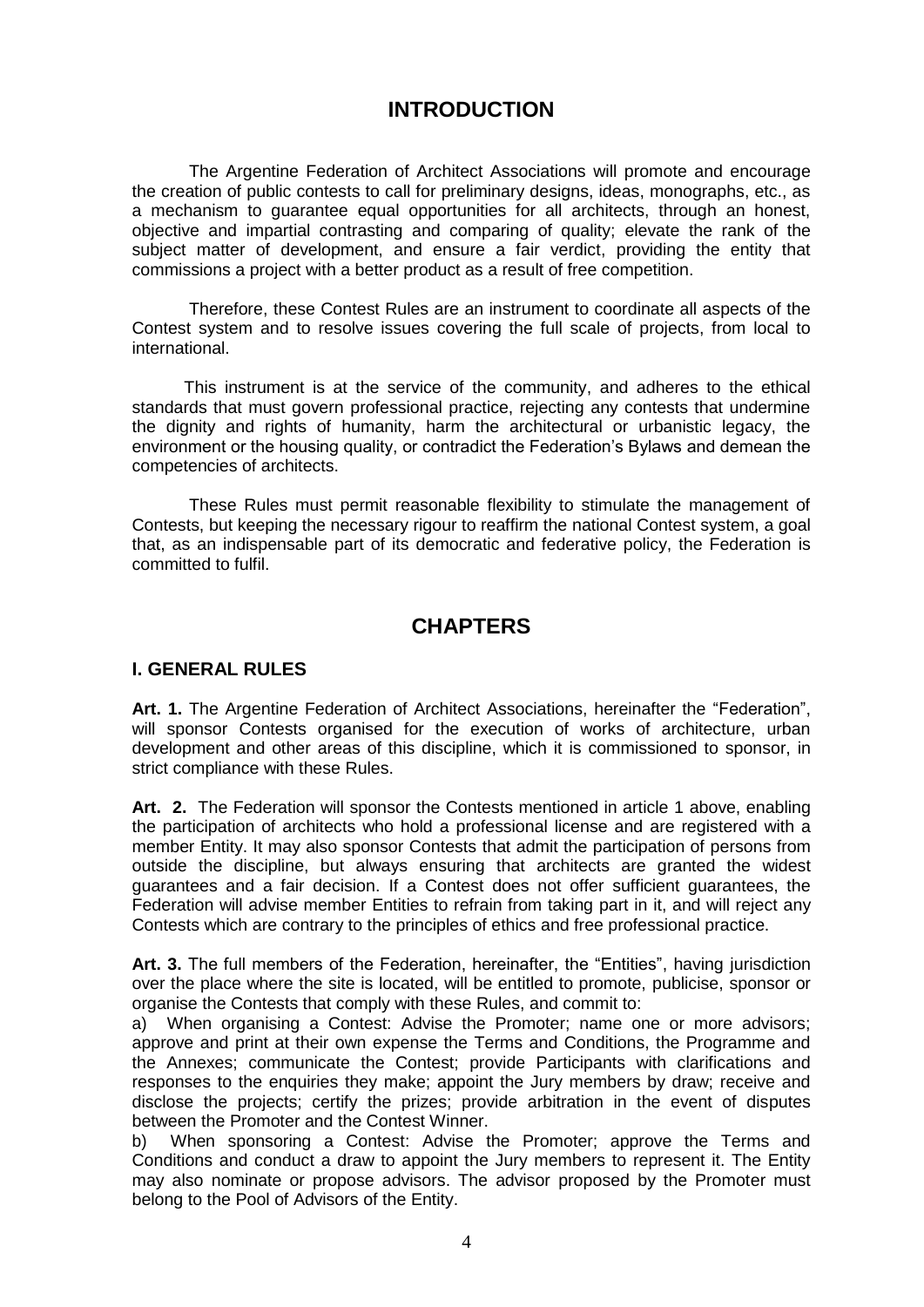**Art. 4.** The organisation of a Contest requires the commissioner, hereinafter, the "Promoter", and the Entity to develop and comply with the following steps:

1) Preparation, signature, registration and communication to FADEA of an agreement / contract between the Promoter and the Entity, commissioning the organisation of the Contest and specifying the type of Contest, Jury composition, appointment of Advisors, fees and expenses, etc.

2) Appointment of an Advisor designated by the Entity. The Promoter may propose the designation of the Advisor, but in all cases the Advisor Board will always comprise at least one (1) representative of the Entity.

3) Once the agreement is signed, the Organising Entity shall inform FADEA of the Contest organisation and communicate to FADEA the public call for tenders, before its announcement.

4) Preparation of the Contest Terms and Conditions, by the Advisor, containing the characteristics of the Contest, date of opening and closing, programme to be considered, prizes, etc. The Terms and Conditions will set the requirements detailed in these Contest Rules, placing all Participants on an equal footing to ensure fair competition.

The Organising Entity shall send to FADEA a copy of the definitive Terms and Conditions before issuing the Call, to ensure supervision of all regulatory matters.

5) Call for tenders, sale of the Terms and Conditions document, period for preparing the projects, enquiries and responses to Participants, and closing of the Contest.

6) Jury composition with: a) members of the Federation; b) representatives of the Entity;

c) representatives of the Promoter, preferably architects; d) representatives of Participants.

- 7) Jury verdict and prize award.
- 8) Payment of prizes, advisor and jury fees, and Contest organisation and sponsorship expenses.

**Art. 5.** Depending on scale, Contests may be classified as local, provincial, regional, national or international.

Depending on the depth of the studies to be conducted, they may be classified as calls for ideas, preliminary designs, projects, project and lump sum, or monographs.

Additionally, Contests will be open to all architects who are qualified to practice the profession, and who are registered with or members of an Entity having the jurisdiction required by the Contest scale.

**Art. 6.** The organising Entity will guarantee the Promoter the prompt execution of the Contest, setting periods of time equivalent to those generally required by the commissioning of a project that is similar in nature to the project that is the purpose of the Contest.

**Art. 7.** The Promoter will be responsible for paying the fees, travel and accommodation of advisors and jury members, organisation or sponsorship expenses, prizes granted and, if necessary, surveys, measurements, photographs, charts and technical studies for the preparation of the Terms and Conditions. All these values will be set considering the specific characteristics of each Contest, and are generally tied to the value of the work. In all cases, the amounts will be fair and compensatory, and will be estimated by the Advisor Board, convened by the Promoter, and approved by the organising or sponsoring Entity.

## **II. PROMOTERS**

**Art. 8.** The Promoter shall declare in writing that it knows and accepts these Rules, and it must commit that it has the funds that are required for prizes, fees and expenses. Furthermore, the Promoter shall state its agreement with the Terms and Conditions, the Programme and any other written document or chart that eventually replace them, and accept the Jury's verdict.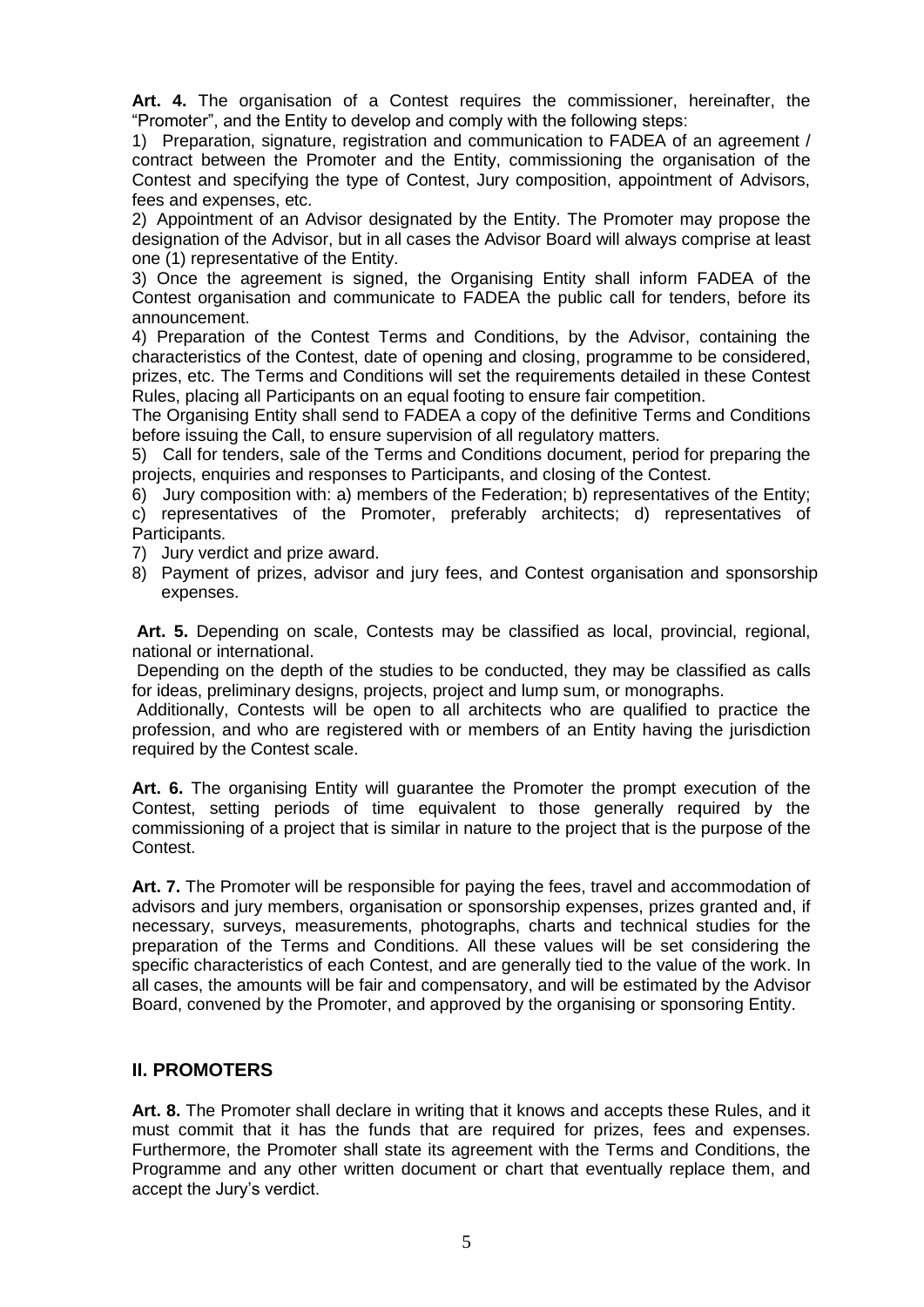## **III. ENTITIES**

**Art. 9.** The Entity that is a full member of FADEA and has jurisdiction over the work site that is the purpose of the relevant Contest will be entitled to organise or sponsor the Contest. The Entity may delegate such functions, but will remain accountable to the Federation for the results of such delegation.

**Art. 10.** Under no circumstance may an Entity organise and/or sponsor a Contest in a jurisdiction belonging to another Entity, unless it acts at the request of the other Entity or unless the Entities in question agree to do so by mutual consent.

**Art. 11.** When an incumbent Entity refrains from taking part in the organisation of a Contest, it will report this circumstance to FADEA so that FADEA determines and resolves the steps to be followed.

**Art. 12.** The Federation will advise the Entities to communicate to their members the inconvenience of participating in a Contest when it does not offer adequate guarantees. Entities in turn commit to keep the Executive Council of the Federation and of the other Entities informed of any Contests that fail to meet the conditions required by the Contest Rules.

#### **IV. PARTICIPANTS**

**Art. 13.** By participating in a Contest, the Participant acknowledges and accepts all the provisions in these Rules and in the Contest Terms and Conditions. To qualify as participating architects (hereinafter, the "Participants"), architects must be members in good standing of an Entity, with a professional license within the same jurisdiction specified by the Contest in the scope of application. For multidisciplinary teams, this requirement will only apply to architects.

**Art. 14.** Unless otherwise specified by the Executive Council of the Federation or the Entity, the following persons will be ineligible to participate in a Contest:

- a) Individuals who are members of the board of management of the Promoter;
- b) Individuals who have participated in the preparation of the Programme;
- c) Individuals who are delinquent in the payment of the Entity's dues, or who have been disqualified by the Entity, or who are not licensed or registered with the Entity;
- d) Individuals who have any professional links with the Advisors;
- e) Individuals who are members of the board of management of the Contest Organising Entity;
- f) Individuals who for any reason may have accessed the Terms and Conditions before they became available for purchase.

**Art. 15.** Any Participant who is a member, collaborator, employee or employer of any member of the Jury Body of the Federation or of the Organising or Sponsoring Entity shall communicate their participation in the Contest. This will cause the segregation of the Jury member who has any conflict of interest, so that said Jury member is not selected by draw or appointed for the relevant Contest.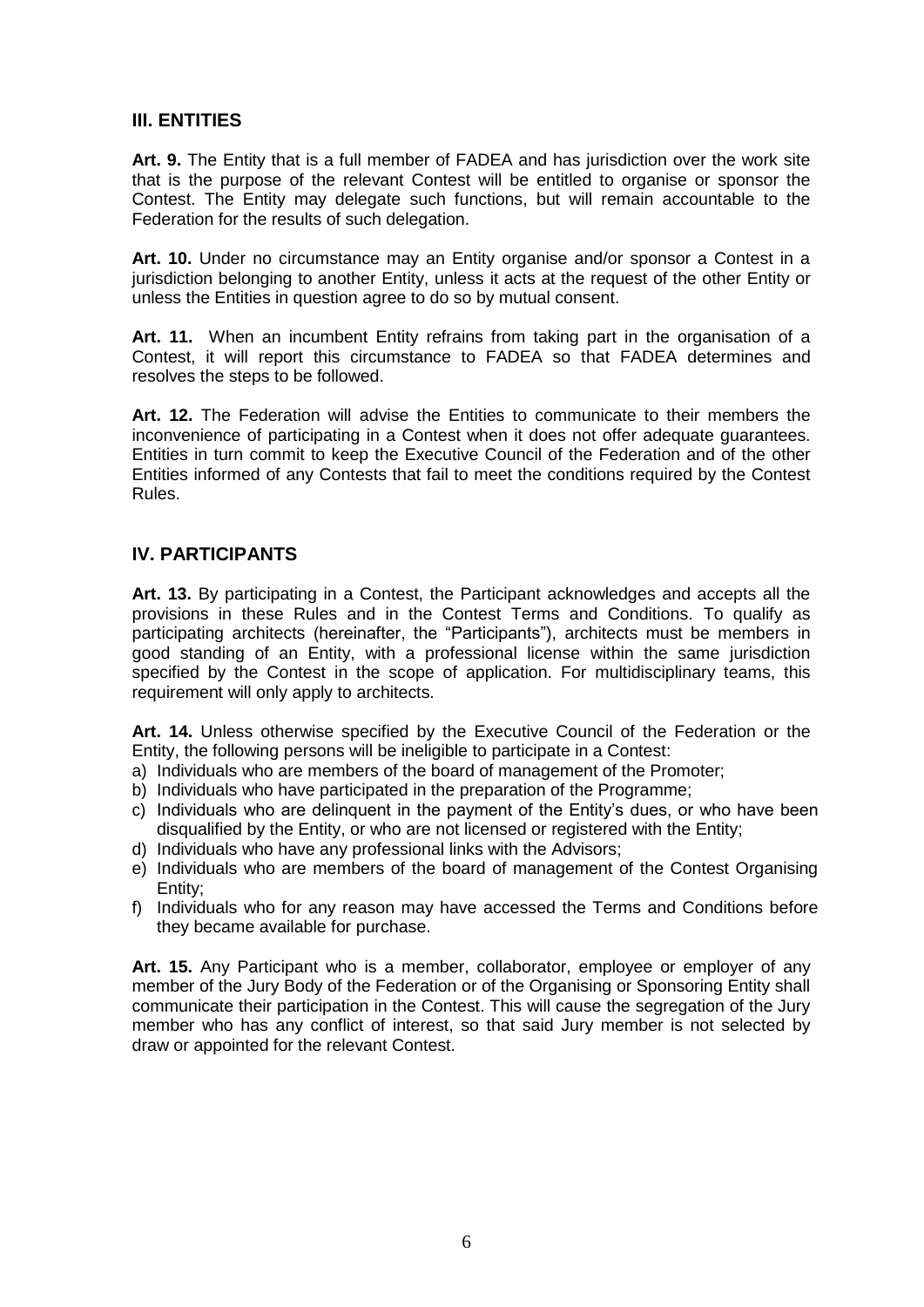**Art. 16.** Any Participant who wishes to show an irregularity in the procedure followed by the Jury or the Advisor Board of any Contest must take the following steps:

- 1) The Participant shall submit the case to the Jury Body or the Advisor Body of the Organising Entity, within fifteen (15) days of disclosure of the Jury's verdict and exhibition of the works.
- 2) The Jury Body and the Advisor Body, as applicable, and excluding any members who participated in the Contest in question, will conduct a draw to select a minimum of 3 regular members and 1 alternate member of an Evaluation Committee. The number of regular and alternate members may be extended, at the discretion of the body, depending on the magnitude of the Contest or of the objection submitted. The Evaluation Committee will hold a meeting within ten (10) days of receipt of the objection, and will resolve in ten (10) days if the challenge is accepted or dismissed.
- 3) If the objection is accepted, the Evaluation Committee will open a case and send to the Advisors and the Jury involved in the Contest a copy of the objection filing. The Advisors and the Jury will have ten (10) days to provide any clarifications and explanations.
- 4) Based on the information submitted by the parties, the Evaluation Committee will prepare a report with its opinion in a term of fifteen (15) days, and will escalate it, through the Organising Entity, to the Executive Council of the Federation, for it to prepare the final report, in a maximum term of thirty (30) days.
- 5) Given that the Jury's decision is without recourse, even when an irregularity is demonstrated in the procedure, the verdict will be firm and final.

## **V. CLASSIFICATION OF CONTESTS**

**Art.17.** Contests are competitions among professionals to solve architectural and urbanistic problems or matters having to do with the profession. They may be conducted at the request of a Promoter or at the initiative of each Entity.

The Organising Entities must strive for all Contests to be of a binding nature, with the goal to achieve the final realisation of the work.

**Art.18.** Contests may be classified based on the participation of professionals, the scale or the jurisdiction, and the depth of studies.

a) In terms of the participation of professionals, Contests are classified into:

**-- Open Contests**: open to all architects licensed or registered with a Member Entity whose jurisdiction is within the Contest scope.

**-- Other Contests:** any other cases will be considered by the Entities, and if they meet the basic principles and are in accordance with the goals stated in these Rules, Contests may be incorporated to the system.

Likewise, the architects selected by a Promoter to participate in a Contest must meet all the requirements, provisions and obligations determined for open contests, except for registration with the Entity that has jurisdiction over the work site.

b) In terms of Contest scale, it will be established by the Organising Entity, and eligible Participants will include all architects who have a real address in the jurisdiction and are licensed or registered with the incumbent Entity in the area in accordance with the Terms and Conditions. In this respect, Contests are classified into:

**1. Local:** The jurisdiction is the municipal territory.

**2. Provincial**: The jurisdiction is the provincial territory defined in the Terms and Conditions.

**3. Regional**: Contests having more than one provincial jurisdiction*.*

**4. National**: Contests covering the entire jurisdiction of the Argentine Republic.

**5. International:** Contests admitting the participation of architects from foreign countries for a project in Argentina or Contests carried out abroad in which Argentine architects are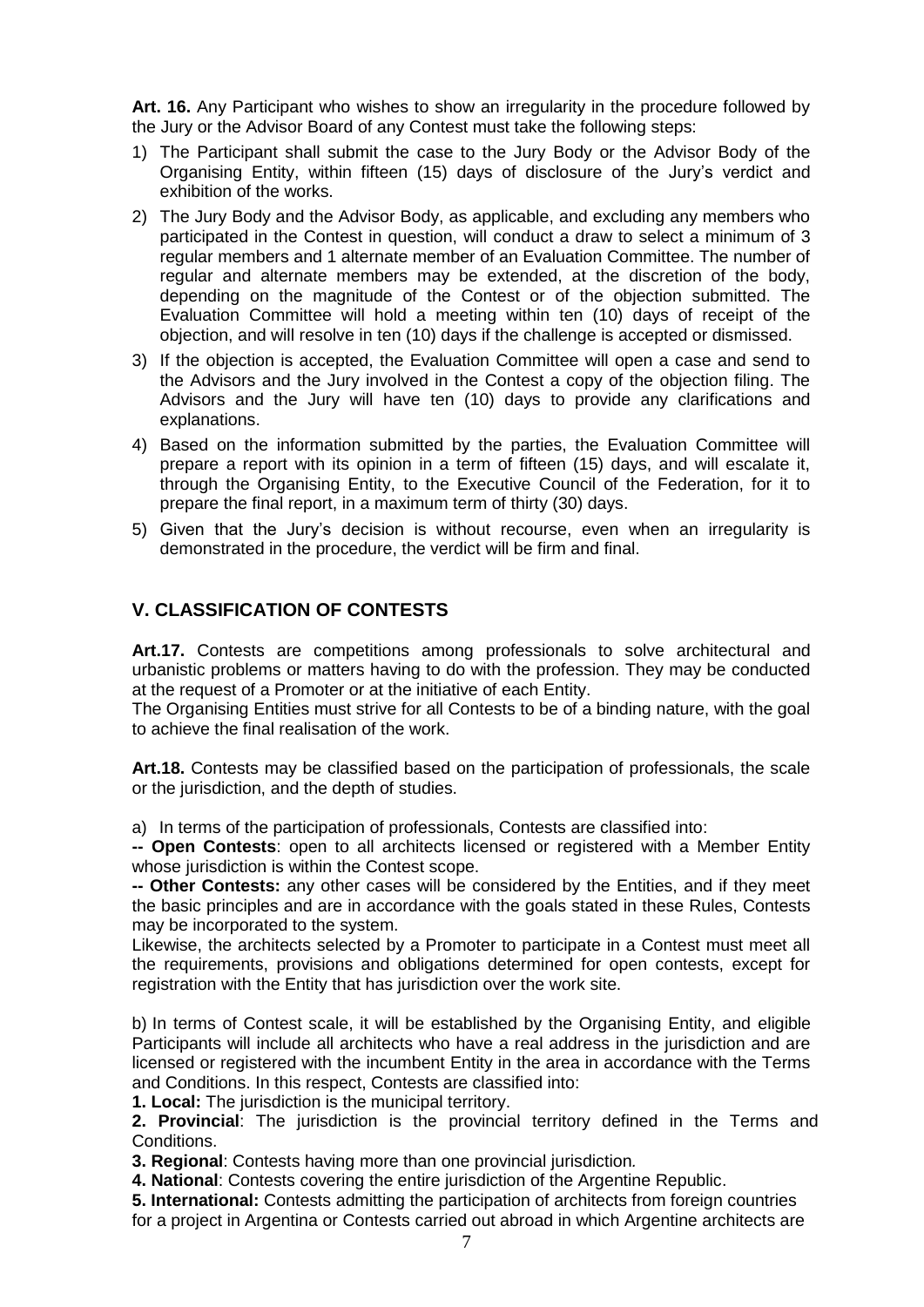invited to participate. In both cases, Participants must belong to an Entity that is a member of the respective National Federation.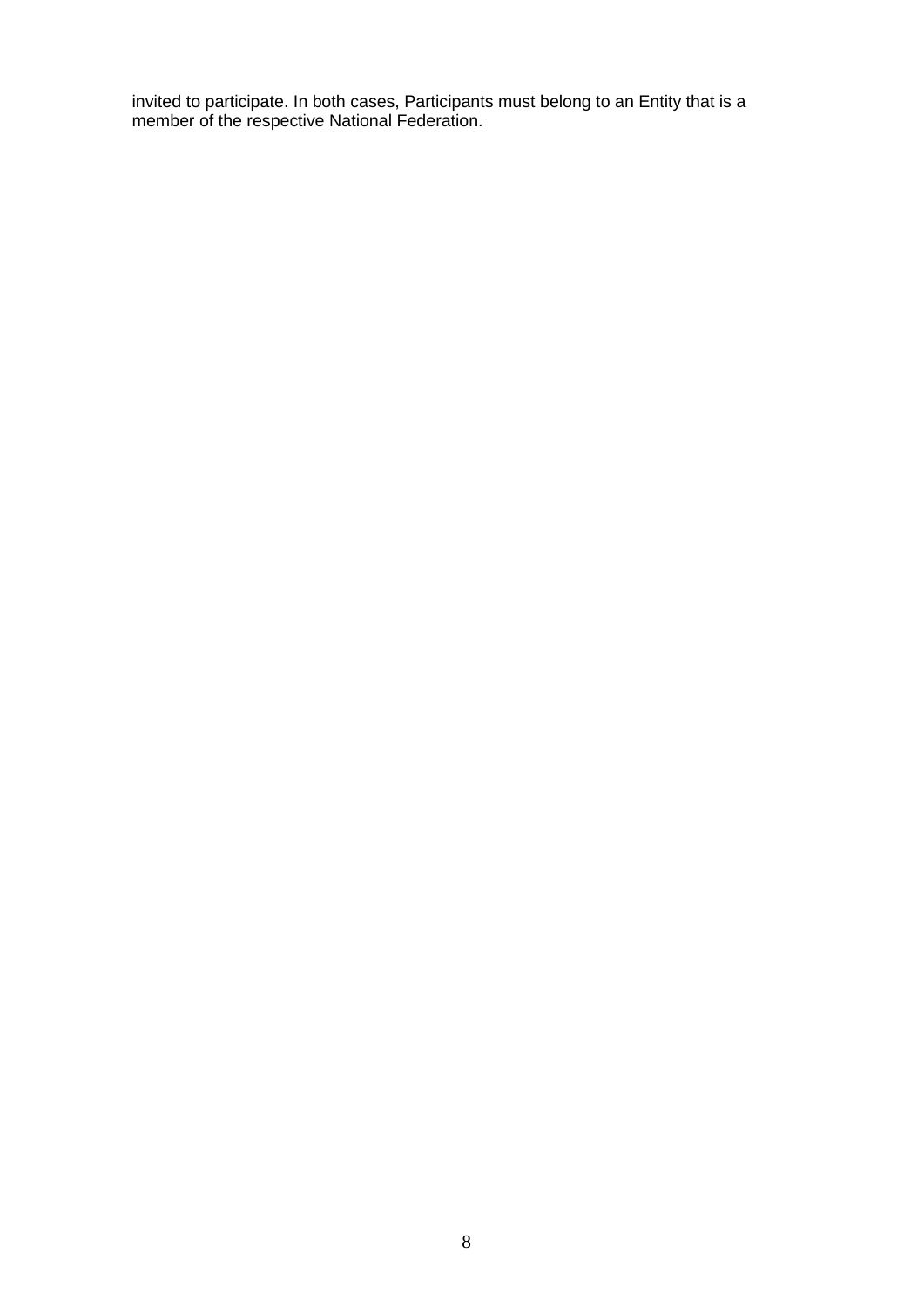- c) Based on the depth of the studies to be performed, Contests are classified as follows:
- 1. **Ideas:** Contests requiring submission the design, floor plan, elevations or sections, diagrams or any other graphic or written element, in the indispensable preliminary way to express the scope of the work and the interpretation of the Programme, which in this case shall be broad in nature.
- 2. **Preliminary Designs**: Contests requiring Participants to submit floor plans, sections, views and other graphic elements required to provide a general expression of the proposed work, and any other accessory element required for the same purpose. These contests can include one or two tests. In contests with two tests, the first one will be designed to select the Participants that will compete for the second Test, but without any qualification (see Annex).
- 3. **Projects:** Contests requiring Participants to submit the general floor plans, elevations and sections, and construction and detail plans, installation and structure plans, the Terms and Conditions and the Budget; all of which in the aggregate will enable carrying out the bidding process and the execution of the works and the respective Technical Reports.
- 4. **Project and Lump Sum**: Contests requiring Participants, in addition to including all the abovementioned items, to attach to the project the commitment of a contractor to carry out the works for the price previously determined in the Terms and Conditions, which will also stipulate the provisions that the contractor must meet. The Jury will only evaluate the quality of the project presented, excluding from the evaluation the economic offer of the contractor, and preserving the identity of the contractor anonymous.
- 5. **Monographs, Methodologies, Scripts and Background**: Contests to select professionals to act as Work Director, conduct research tasks, apply for grants, etc.
- 6. **Technical Feasibility:** Contests organised to have a certain number of design projects or supplementary projects, that meet the minimum requirements to qualify for a second competition, mainly a price competition, for their materialisation. For projects qualified as technically feasible, a fixed payment will be made, which will be considered an advance on future fees, in the event the work is commissioned.
- 7. **Other:** By analogy, identical criteria will be applied to Contests of Urban Development, Urban and Regional Planning, and/or Urban Project Research.

## **VI – TERMS AND CONDITIONS AND PROGRAMMES**

**Art. 19.** The Terms and Conditions and the Programme will be aligned with the general guidelines and objectives of these Rules, and the Entity will be fully responsible for their interpretation and application.

**Art. 20.** In the drafting of the Terms and Conditions, a paramount consideration is that the purpose of this document is to inform Participants in the clearest possible way of the needs of the Promoter and putting all parties involved in the Contest on an equal footing. To that end, the Terms and Conditions should:

- a) Declare the purpose and establish the form of the Contest;
- b) Ensure strict compliance with the Terms and Conditions by Participants and the Jury;
- c) Set the date, time and venue/s for the submission of the projects and the conditions that Participants must meet;
- d) Establish the enquiry period and the way in which enquiries will be made, keeping Participants anonymous;
- e) Disclose the manner in which the Jury will be formed;
- f) Provide information on the ground/site (dimensions, elevations, orientation, weather conditions on site, underground characteristics, immediate and mid-range surroundings, accessibility, infrastructure networks, etc.) in Contests for Preliminary Designs or contests requiring more accuracy;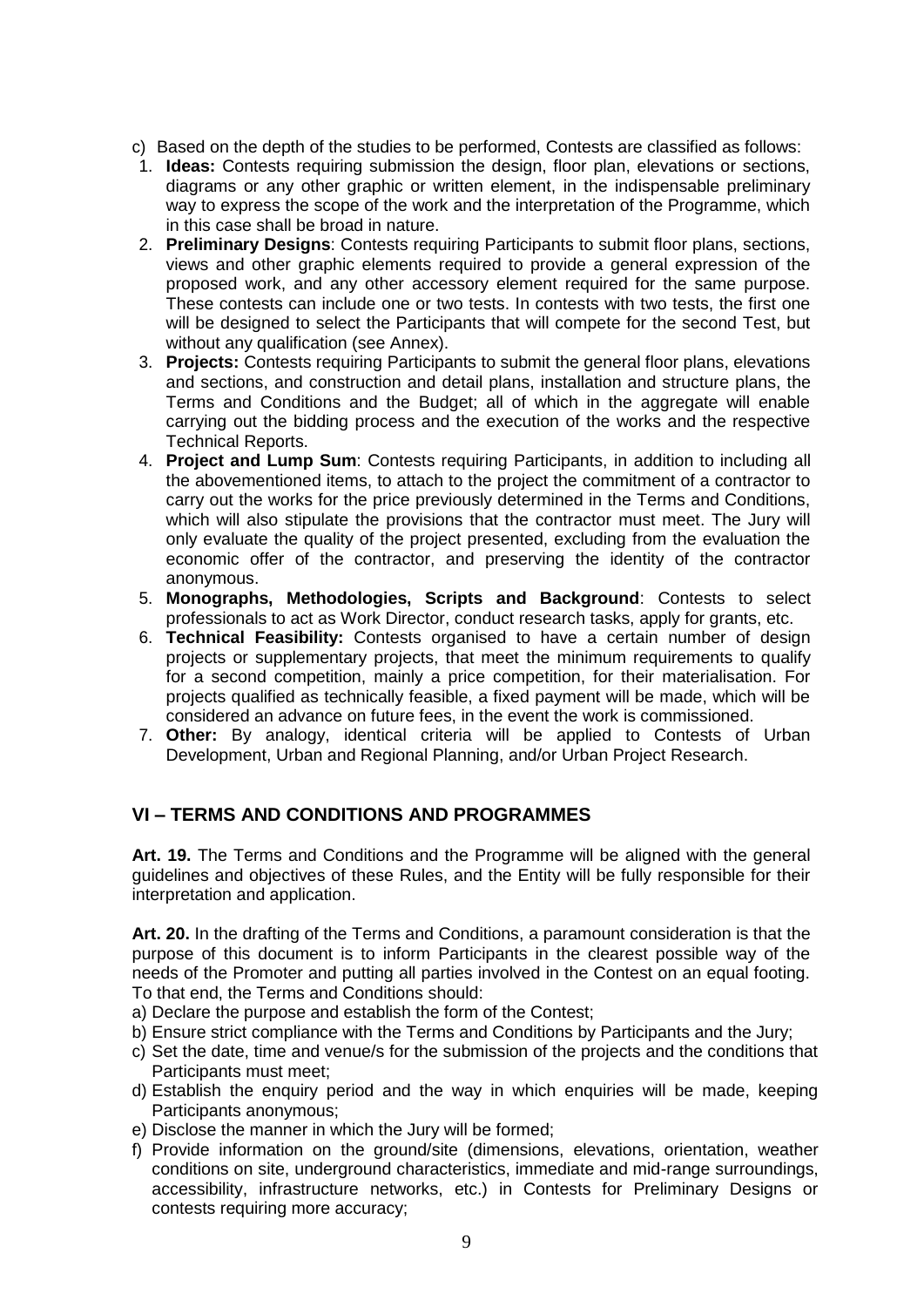- g) Formulate the Programme of Needs with surfaces and/or necessary volumes, specifying the partial uses, etc.;
- h) Determine a consistent way of presentation, requiring only the indispensable elements, and clearly specifying, as applicable: the drawings that must be presented, the scale, dimension and quantity of panels, the orientation of floor plans, number and type of perspectives, spreadsheets, computations, descriptive report, terms and conditions and budget, and in general, all information required for the purpose of the Contest, which must be strictly complied with;
- i) Set the number and amount of prizes and other compensations, in accordance with Chapter IX of these Rules, and specify the dates of payment of said prizes and compensations;
- j) Set the terms for the Advisor Board to give an opinion and for the Jury to fulfil its task, and set the date and place for the exhibition of at least all the winning projects;
- k) Clearly define the mutual obligations of the Contest Promoter and the winners, assuming that the Terms and Conditions of all Contests are characterised as a preliminary contract between the Promoter and Participants;
- l) Notify Participants of the obligation to have purchased the Terms and Conditions and the deliver the receipt as proof, in the envelope containing the Affidavit. This receipt will be anonymous in nature and may be attached to the outside of the envelope.

**Art. 21.** The Terms and Conditions and the Programme shall make a strict distinction between the conditions that are mandatory and the conditions that allow Participants freedom of interpretation. Furthermore, the functional requirements that are to be considered essential should be specified clearly, to avoid any ambiguous interpretation. When a limit is set for covered surface areas, the tolerance margin should be specified in the Terms and Conditions.

**Art. 22.** In international contests, the Terms and Conditions shall be compatible with the Contest Rules of the International Union of Architects (IUA).

## **VII - ADVISORS**

**Art. 23.** For each Contest, the Executive Board of the Organising Entity will designate an Advisor and two Alternates from its Pool of Advisors. In all cases, the Advisor Board will comprise at least one representative from the Entity.

To be appointed Advisor on behalf of the Organising Entity, members should have an architect's degree with five (5) years of experience after graduation, and two (2) years of seniority as member registered with the Federation's Member Entity.

It is recommended to appoint the Advisor/s at the same time that arrangements are being made with the Promoter, before drawing up the Contest Budget.

**Art. 24.** The Advisors will have the following duties:

a) Draft the Programme and the Terms and Conditions of the Contest, in accordance with the input of Promoters, the provisions of these Rules and the laws, ordinances and regulations in force. The Advisors must take into account the period of time that it will take the Jury to fulfil its duties in accordance with the Contest significance.

b) Obtain the Entity's approval of the Terms and Conditions, and the Promoter's approval of the Programme.

c) Organise the Call and send the Terms and Conditions and their annexes to all the Entities in the Federation.

d) Respond, in accordance with the procedure determined in the Terms and Conditions, the questions or clarifications formulated anonymously by Participants.

e) Ask Entities to send an updated list of their Jury Body and use it to prepare a roster that will be used to select the Jury members by election or draw. Once the selection takes place, send a report to the Federation with the names of the Jury members.

f) Receive through a third party the projects submitted, ensuring through the use of a password that Participants' identity remains anonymous, and draft a report indicating the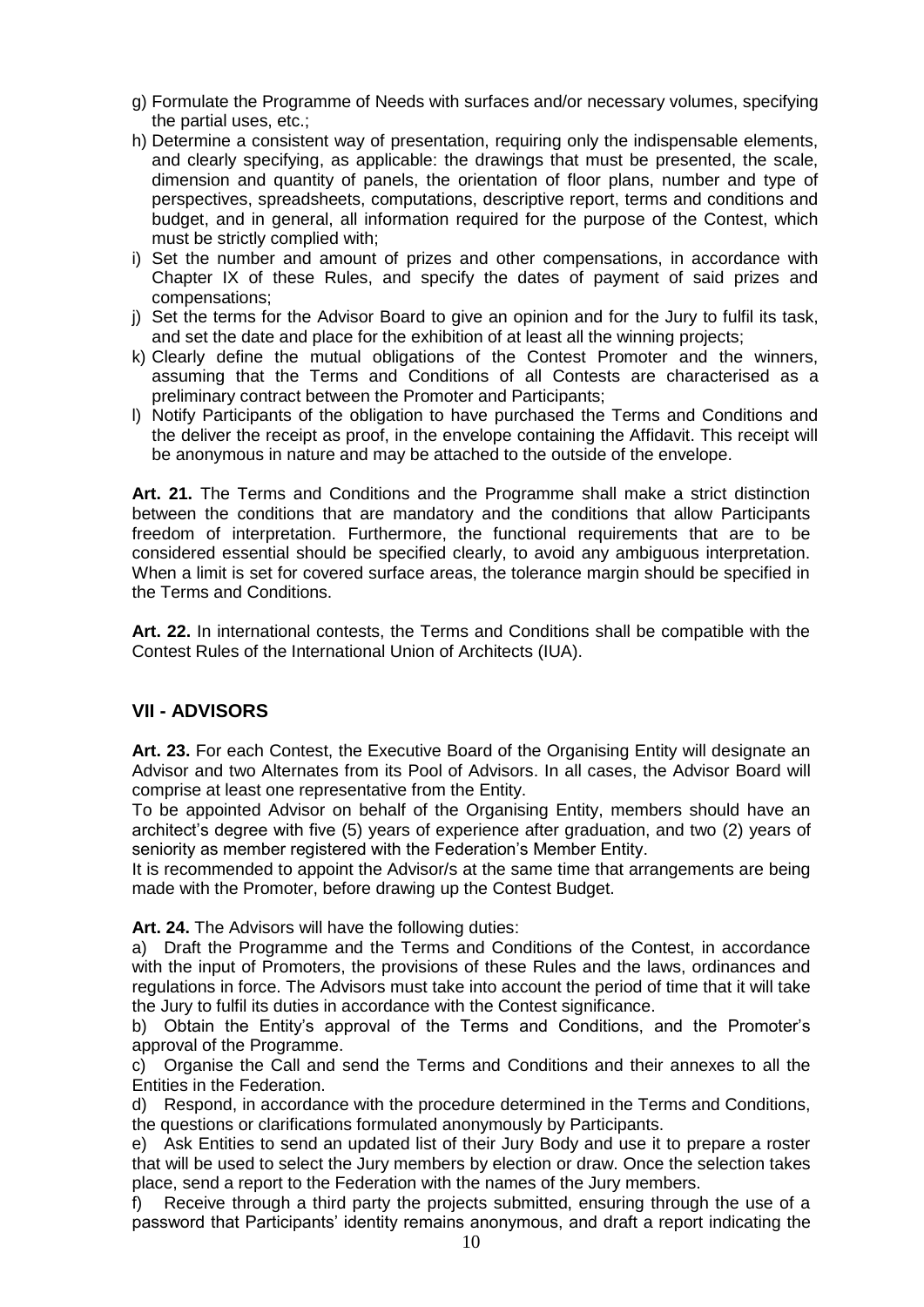projects received, those rejected and those with observations.

g) Convene the Jury, deliver the projects and the report mentioned in f) above, and take part in the meeting, with the right to issue an opinion on the interpretation that Participants have made of the Terms and Conditions, ensuring that all mandatory provisions are met.

h) Sign jointly with the Jury the Minutes of the Jury's Verdict, indicating, if applicable, any discrepancies it may have, and communicate the result of the Contest to the Promoter, the Federation, the Organising Entity, the winners and the press.

i) Members of the Pools of Advisors of the federated Entities are especially disqualified to participate as Advisors in Contests that are not sponsored by the Federation.

#### **VIII - JURY**

**Art. 25.** To be a Jury Member of the Federation, architects must be members in good standing of the Member Entity and full or life member or licensed professional registered with a member Entity, with two years of seniority as registered member and five years of experience after graduation.

**Art. 26.** The Jury for any Contest organised by the Federation will comprise, at least, representatives of the Federation, the Organising or Sponsoring Entity; the Promoter (preferably architects), and the Participants. When the topic of the call requires it, subject matter specialists may be part of the Jury.

**Art. 27.** The Jury formed for a Contest will select a Chair and grant the prizes by the direct vote of its members by simple majority. In the event of a tie, the President will cast a double vote. All members serving on the Jury will be nominative and shall serve from their appointment to the verdict, except for death or health reasons.

**Art. 28.** The Jury Body for the Contests of the Federation will comprise a proportional representation of all member Entities, in accordance with the following scale:

| 15 to 50 full, life and licensed members  1 Juror |  |
|---------------------------------------------------|--|
|                                                   |  |
|                                                   |  |
|                                                   |  |
|                                                   |  |
|                                                   |  |
|                                                   |  |
|                                                   |  |
|                                                   |  |
|                                                   |  |
|                                                   |  |
|                                                   |  |
|                                                   |  |
|                                                   |  |
|                                                   |  |
|                                                   |  |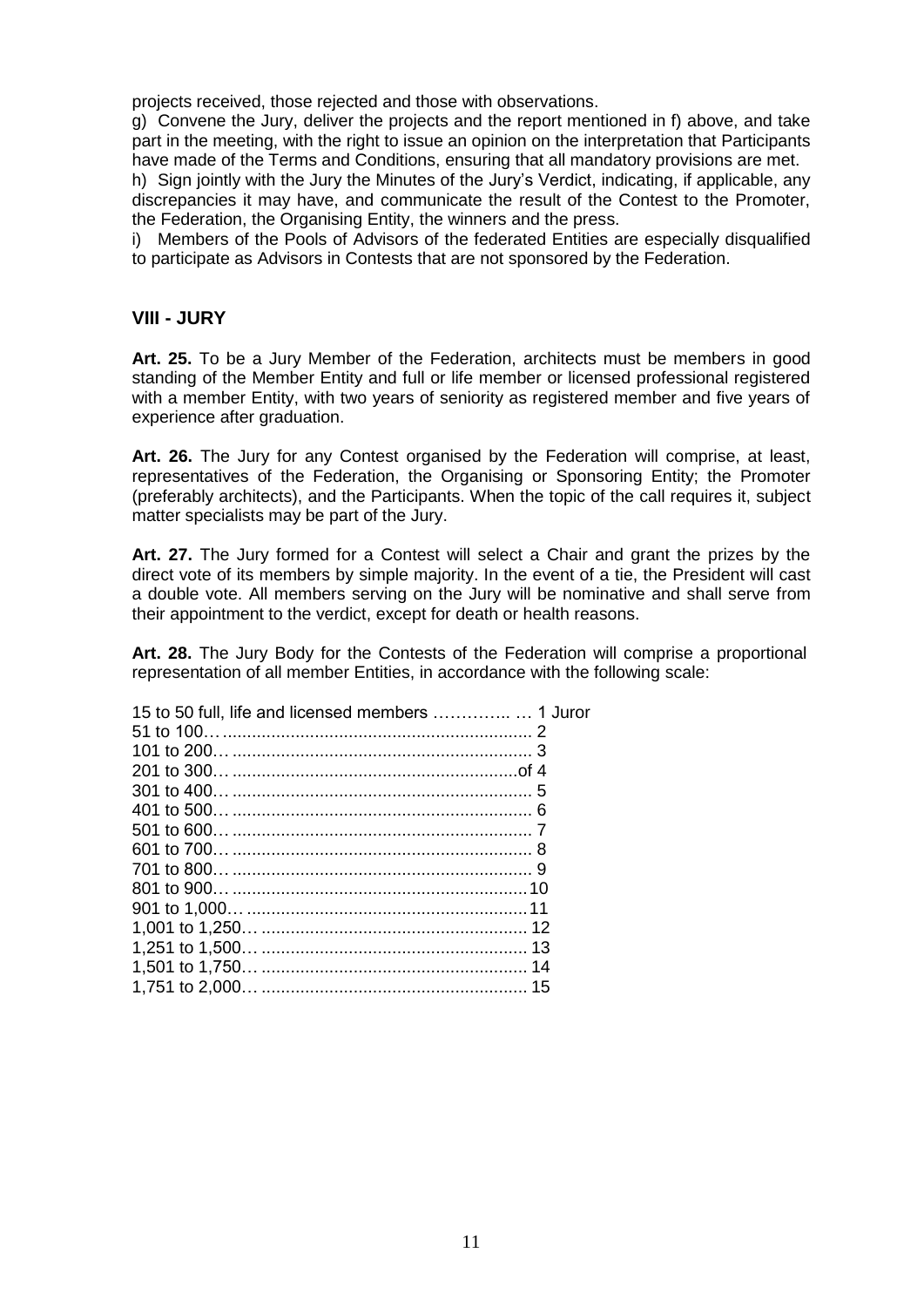Thereafter, there will be one additional representative for every 500 qualified licensed professionals or members of the respective association.

The election of those representatives will follow the procedures set forth in the Bylaws of each Entity, and the list of Jurors will be immediately communicated to the Executive Council of the Federation and to the rest of the Entities.

When a Contest is publicly open, the list will be kept until the Contest is closed. The Advisor will obtain this list, even after requesting its update, in the case that one or all members have completed their term. The Jury Body of the Federation will be exclusively comprised of regular Jurors of each Entity. The Entity will be entitled to fill any open positions with alternate representatives, who will serve either temporarily or definitively.

**Art. 29.** In any Contest sponsored by the Federation, the representative of the Federation will be chosen by a draw conducted among the members of the Federation's Jury Body, and organised by the Executive Board of the Organising Entity. The same criterion will be used to choose the Jury members representing the Organising Entity.

The representative of Participants will be chosen by the Participants' vote, among the members of the Jury Body of the Federation that have accepted to take part in the Contest. If for the conformation of the Jury specialists in certain topics are required, they will be appointed by common consent between the Promoter and the Organising Entity.

**Art. 30.** The members of the Jury Board participating in a Contest or meeting the requirements specified in article 15 will communicate this circumstance sufficiently in advance in order to be excluded from the Jury list of the Federation or the Organising Entity, as the case may be. In the Two-Test Contest, the Jury must necessarily have the same members in both instances.

The Advisor will be tasked with making arrangements for the Jury to grant its decision with the proven presence of all its members.

**Art. 31.** The rights and obligations of the Jury are:

a) Accept the conditions of these Rules, the Contest Terms and Conditions, and observe the mandatory provisions mentioned in article 21 above.

- b) Receive from the Advisor Board the projects that have been entered to the Contest and their respective report.
- c) Visit the site where the work that is the purpose of the Contest will be carried out.
- d) Study at the plenary meeting the Terms and Conditions, the Programme, Consultation, answers and clarifications, and issue any standards for carrying out its tasks, to ensure the assessment of the projects.
- e) Interpret, after consulting with the Advisor Board, any potential inaccuracies in the Terms and Conditions, the Programme and the Annexes, as well as the answers or clarifications issued by the Advisor Board in response to Participants' questions.
- f) Exclude from the Contest any projects that fail to meet the mandatory provisions of the Terms and Conditions and the Programme, and any disqualified entries, in accordance with article 24.
- g) Form a critical opinion of all the projects that won prizes and mentions. A critical opinion will be optional for the rest of the projects submitted.

h) Grant the prizes and other distinctions mentioned in the Terms and Conditions, as well as honorary mentions, whenever it deems appropriate.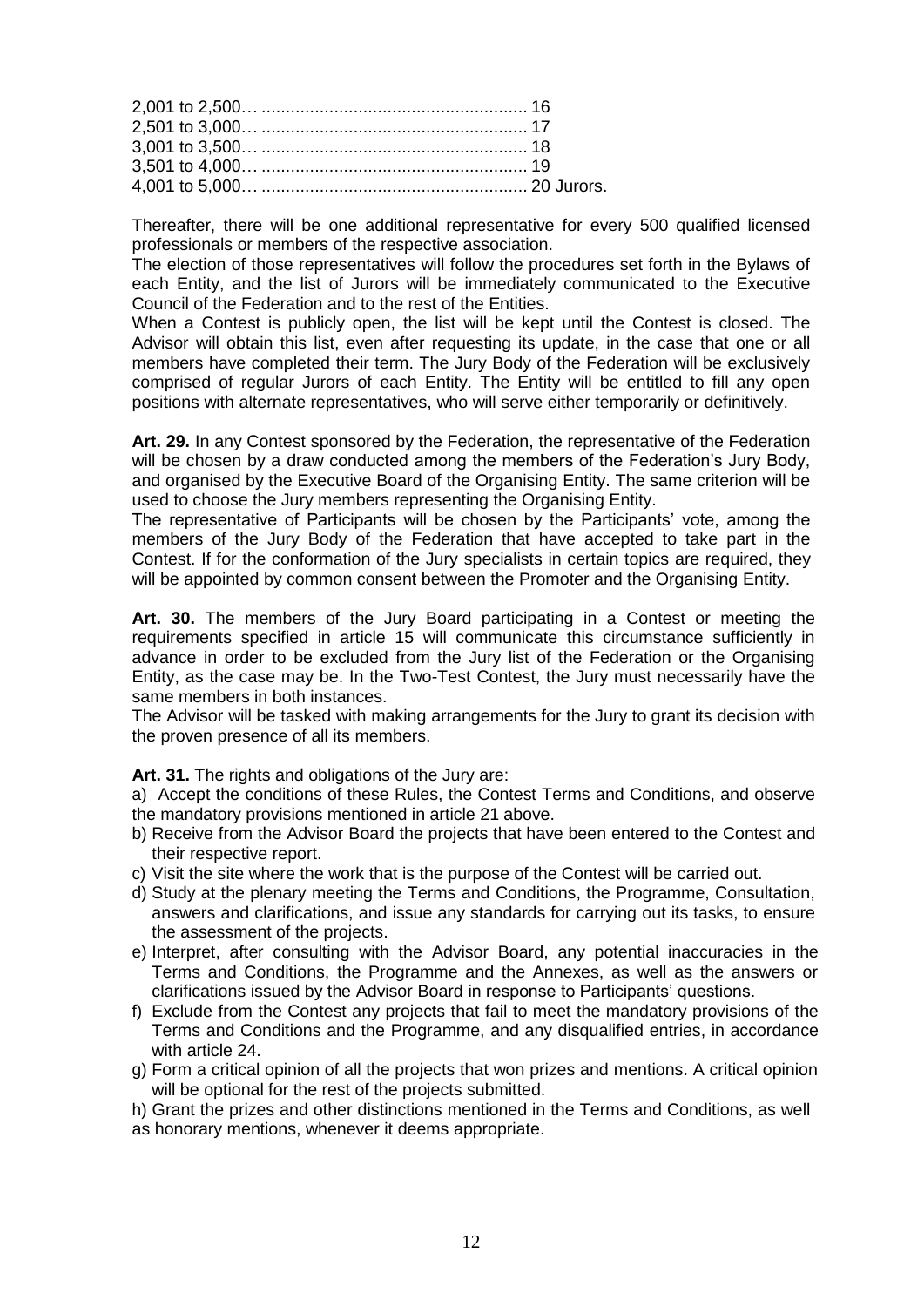i) Draft the minutes, to put on record the result of the Contest, explaining the application of paragraphs d)*,* g) and h), and if applicable, paragraph f).

**Art. 32.** To declare that there is no worthy candidate for any prize in a Contest, the Jury must quote the grounds for that measure. The Contest shall not be declared null and void if the defects in the projects submitted arise from faults in the Terms and Conditions.

**Art. 33.** The Jury shall pronounce its verdict, which will be without recourse, within the period set in the Terms and Conditions. The vote will be nominal, and the results will be placed on record and published in the FADEA bulletin and/or the bulletin of member Entities and communicated to the press.

**Art. 34.** Jury members will be disqualified from participating in any Contests that have been rejected by the Federation or which do not comply with the general guidelines of these Contest Rules.

#### **IX. COMPENSATION**

**Art. 35.** The amount of the prizes, the fees for Jury members and Advisors, and the expenses for the organisation or sponsorship of a Contest will be determined in accordance with the value of a project based on its actual estimated costs. This value, set by the square metre, is of an illustrative nature, for the sole purpose of preparing the Terms and Conditions. When the project value cannot be determined or when it is out of proportion with the project importance, and when the Contest is for an Urban Development, the amounts of the Prizes, Fees and Expenses shall be fair and compensatory, and shall be established by the Organising Entity.

**Art. 36.** The global cost of a contest is estimated at 1.2% of the value of the project/work. Of this cost, 35% will be allocated to pay the fees and expenses of the Advisors, Jury members and the Organizing Entity. The remaining 65% will be allocated to the Prizes.

**Art. 37.** The amount of the First Prize will be deemed an advance on the fees that will be paid, set by the Professional Association of the jurisdiction where the work is located, in accordance with laws governing professional fees, either of a public or supplementary nature.

**Art. 38.** In Two-Test Contests, a fee must be set for all Participants admitted to the second test. Said amount will be equivalent to 50% of the amount allocated to the total prizes as per article 36 and will be divided in equal parts to be allocated to each of the Participants admitted to the second test.

**Art. 39.** In all Contests, the Promoter will be required to hire the Participant who has been awarded the First Prize for the project that was the subject matter of the Contest, with the recommendation that Contest winners participate in the potential subsequent stage of the Contest. The same recommendation applies to the Technical Direction of the work.

**Art. 40.** If the contract is not formalised within the term specified in the Terms and Conditions, the winner will be entitled to receive the professional fees for the study level of the Contest which it would have received as an advance payment for the First Prize.

Additionally, the winner will be entitled to receive the compensation of fee determined for loss of income for any projects contracted and unilaterally terminated.

If once the contract has been signed the Promoter decides not carry out the project, the Promoter shall pay the amounts equivalent to the work done, and any expenses incurred by the Advisor and the Entity.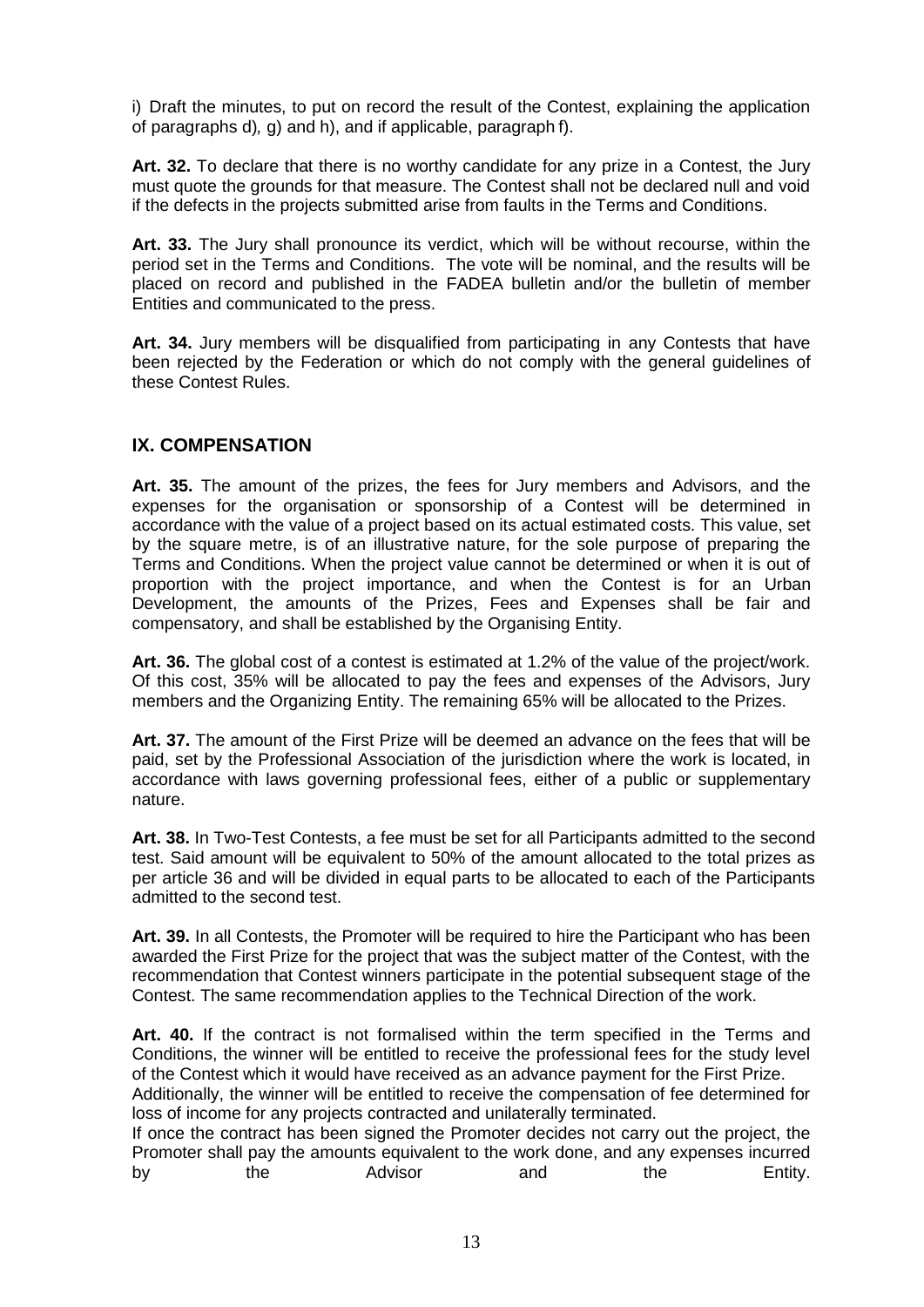**Art. 41.** The fees for each Jury member of a Contest will be taken as a unit of measure to determine the rest of the fees, which will be as follows, for illustration purposes:

- Advisor: five (5) times the fee of each Jury member.

- Organising Entity: seven (7) times the fee of each Jury member. It can be reduced by 25% for small-scale projects and increased by 505 for International Contests.

- Sponsoring Entity: three (3) times the fee of each Jury member.

- Federation: two (2) times the fee of each Jury member.

**Art. 42.** When more than fifty projects are submitted in a Contest, the fee of each Jury member will increase by 1% per additional project, in addition to the total cost of the contest.

In Two-Test Contests, the fees of the Advisor will be increased by 25%, and the fees of all Jury members will be increased by 50%.

## **X. PENALTIES**

**Art. 43**. The Organising or Sponsoring Entity of the Contest must report the fact that the Contest is being organised to the Executive Council of the Federation. In the event it failed to do so, it will be subject to a financial penalty equivalent to a certain number of member dues (between one and twelve) depending on the severity of the delay in reporting the Contest organisation. The penalty shall be applied by the Steering Committee of the Federation.

**Art. 44.** The Federation will reject Contests that are contrary to the principles of ethics or fair and free professional practice. In those cases, it will be prohibited for the members and license holders of the Federated Entities to take part in those Contests, and disciplinary sanctions will be applied through the Ethics Committee or the Disciplinary Board of the relevant entity to any member in breach of this provision. The sanctioned individuals will be ineligible to participate in any Contests organised by the Federation's Member Entity as long as the sanction lasts.

**Art. 45.** The Members of Juries or Advisor Boards are not eligible to participate in those capacities in any Contests rejected by the Federation in accordance with article 34. In the event of noncompliance, they will be permanently disqualified to act in the abovementioned capacities, and will be liable to the sanctions that the Federation or the corresponding Entity decides to apply to them.

**Art. 46.** If the complaint foreseen in article 16 on the performance of Jury members or Advisors proves to be valid, the Executive Council of the Federation will refer the case to the Ethics Committee or the Disciplinary Board of the Entity of origin, for the relevant sanction to be determined.

**Art. 47.** No Participant will be able to submit complaints to the Promoter, or resort to any propaganda to discredit Jury members, Advisors or other Participants. Any Participant found to be in breach of these provisions will be subject to the relevant sanctions, following the intervention of the Ethics Committee or the Disciplinary Board of the Entity acting as organiser or Promoter of the Contest.

Likewise, all the Participants of Two-Test Contests who, having passed the First Test give up the competition, will also be sanctioned.

**Art. 48.** Any Jury member who fails to provide an answer in two Contests –unless the Jury member takes part in them as Participant – and declines the role of Jury member will be excluded from the Jury by the Executive Council of the Federation until the end of the tenure.

**Art. 49.** All decisions of Ethics Committees or Disciplinary Boards associated with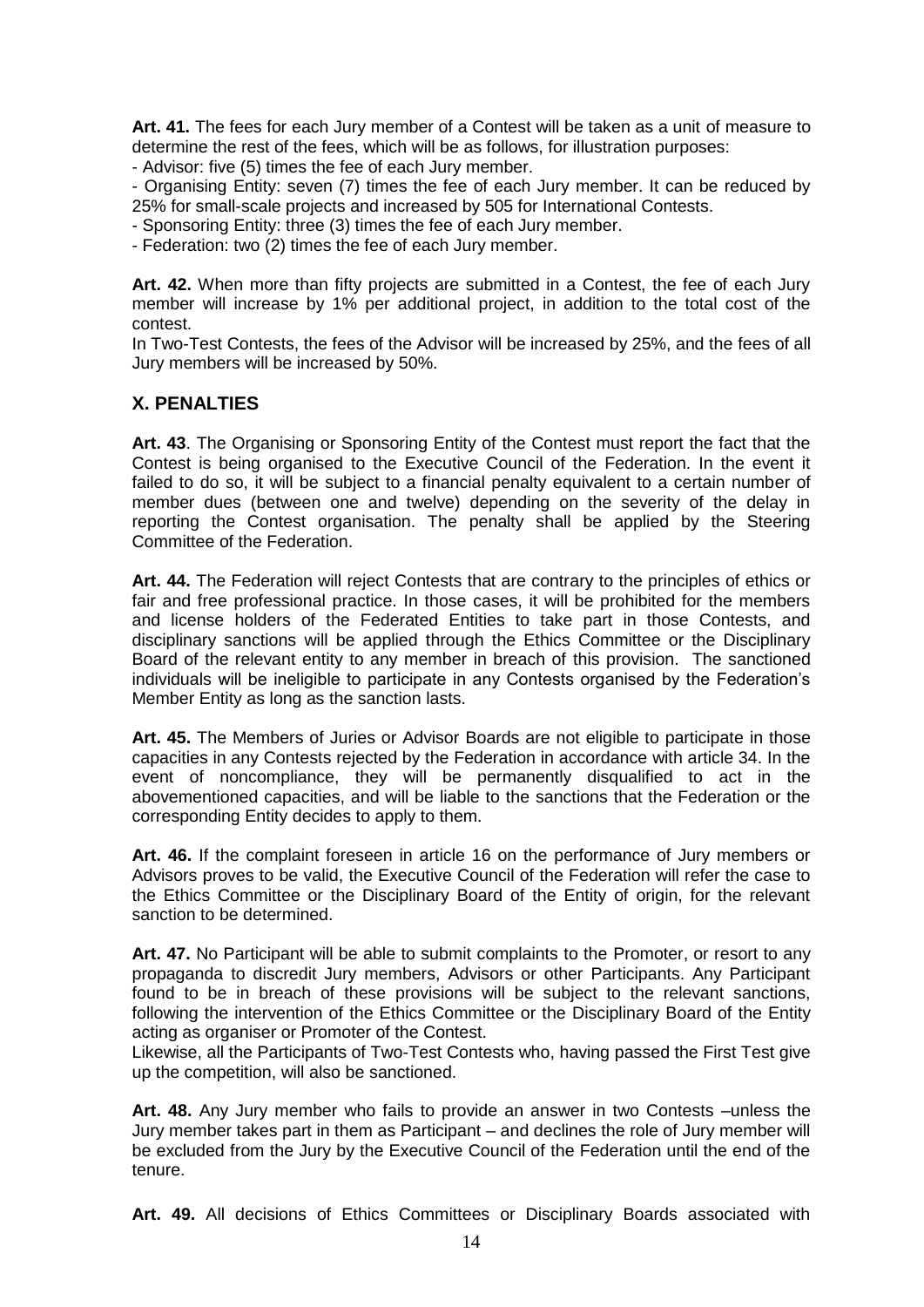Contests will be communicated to the Federation, which will create and disseminate a permanent record of sanctioned individuals.

## **XI. FORMALITIES**

**Art. 50.** All project entries for a Contest sponsored by the Federation shall comply with the following rules:

a) The projects and the packaging or envelopes containing them will not have any sign or label that enables them to be identified.

b) Participants cannot reveal the identity of their projects or maintain communications about the Contest with any Jury members, Advisors or the Promoter, except in the manner set forth in the Terms and Conditions.

c) With each project, Participants will deliver a sealed envelope, with the name of the Architect they appoint to represent them at the Jury written on the envelope. Inside, there will be another envelope, without any label, containing an affidavit indicating that the project is their own personal work, conceived by the Participant and designed under their immediate direction. The affidavit must also include the name and address of the author, degree, entity to which they belong, number of professional license and member number, and the date when the license was granted.

d) Upon receipt of the projects, the Advisor Board will deliver a numbered receipt and prepare a secret password to identify the projects with another number or letter, unknown to the Participant, with which the project and the enveloped will be labelled. This password will be kept by the Advisor Board in a closed envelope until the awarding of the prizes.

e) The projects will be received at the venues of all the Entities in the Federation, designated by the Advisor Board, o, and in accordance with this procedure:

- 1. A triplicate receipt will be prepared, indicating the number of elements comprised in the submission, which will be numbered correlatively starting at one (1). The original copy will be delivered to the Participant; the Advisor will keep the duplicate, and attach the relevant envelope, and the receiving Entity will keep the triplicate.
- 2. The receipt number will be written in pencil on the elements comprised in the submission.
- 3. After the deadline for Contest entries, a duplicable record of receipt will be drafted, indicating the number of projects received, the elements comprised in each of them, and the votes cast to elect the Jury. The original will be delivered to the Advisor Board.
- 4. Immediately after they are received, the projects will be sent to the Advisor Board, with the duplicates of the receipts and the receipt record, conveniently packed.
- 5. Once all projects are received, the Advisor Board will prepare the secret password for identification purposes, will list the Jury members that will represent the Participants, and in a public act will conduct a draw to determine the rest of the Jury members.

**Art. 51.** The envelopes for the winning projects will be opened by the Advisor Board once the prizes are awarded, and in the presence of the Jury, the Promoter's representatives and the Organising Entity. If the content of any envelope does not comply with the Terms and Conditions, the project will be excluded from the Contest, and the Jury will perform a new award, following the order established in the verdict.

**Art. 52.** In Two-Test Contests, communication with Participants for the second test will be through a third party, using the receipt number as a password. The envelopes containing the Participants' names will not be opened until after the final verdict.

**Art. 53.** Once the Jury issues its verdict, all the works admitted to the Contest will be publicly disclosed. The winning works and the works that the Jury considers of interest will be disclosed jointly with the critical judgment issued by the jury.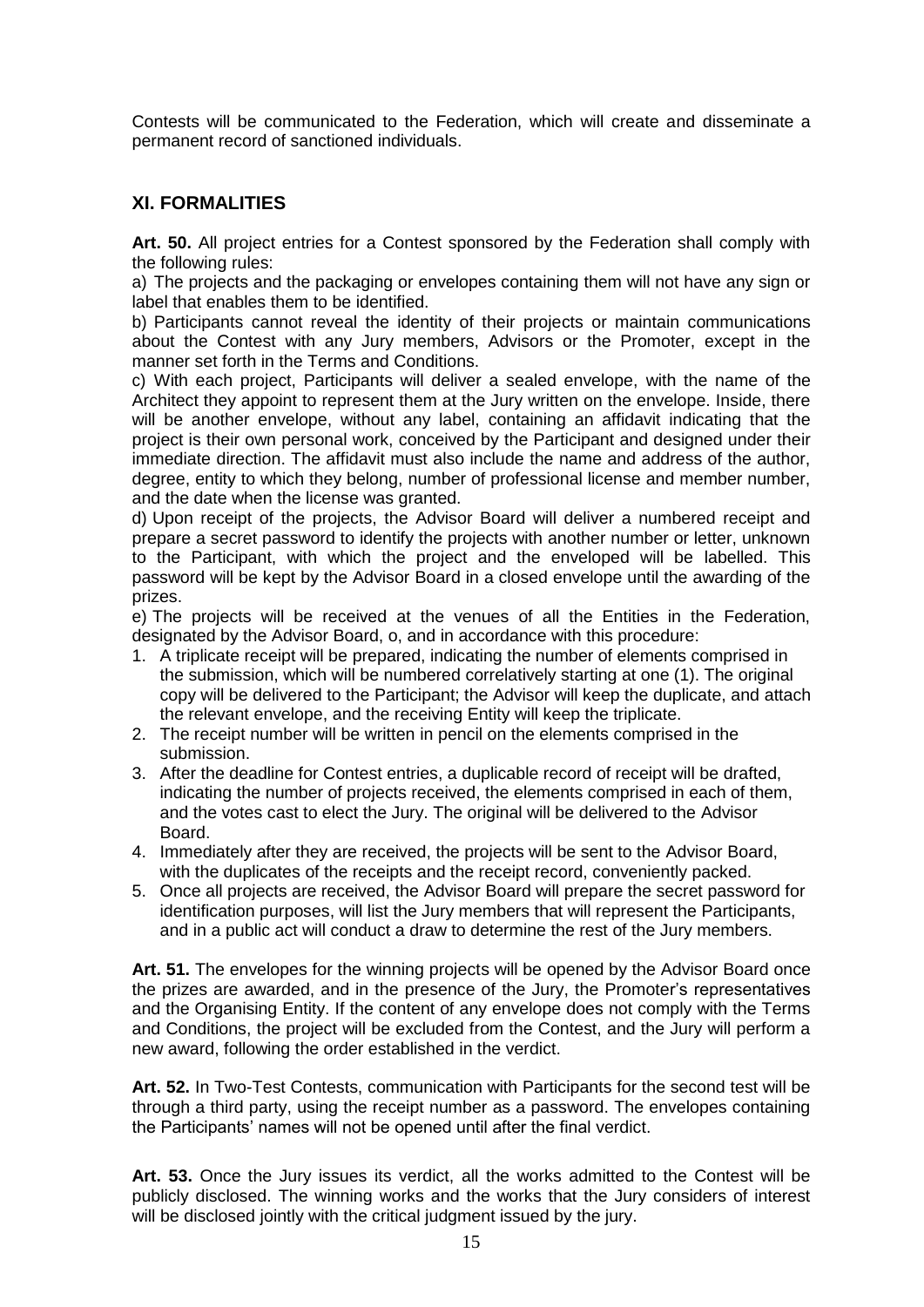#### **XII. INTELLECTUAL PROPERTY**

**Art. 54.** The authors of the projects submitted keep the intellectual property rights in accordance with the guarantees provided by current laws and regulations. The projects will not be modified without the author's consent.

**Art. 55.** The winning project will become the property of the Promoter, which may not use another preliminary project or task that have been part of the contest without an express agreement with the author. In all cases, the author keeps the right of recovery, unless the Terms and Conditions determine otherwise.

## **REFERENCE DATABASE**

*Conclusions of the National Seminar on Architecture Contests, Córdoba / August 2005*

*Proposal of the Architect Association of Corrientes / 2006* 

*Proposal of the Architect Association of Tucumán / 2005* 

*Suggestions of the Architect Association of Salta / 2006* 

*Proposal of the Architect Association of Neuquén / 2006*

*Regulation of Architecture and Urban Development Contests of the Architect Association of Santa Fe / 1995*

*Law No. 708 and Law No. 1004 / Fees of Neuquén Province / 1977*

*Proposals and suggestions of the Delegates of the Entities attending the Extraordinary Meeting of FADEA held in Córdoba Province on November 2, 2007.*